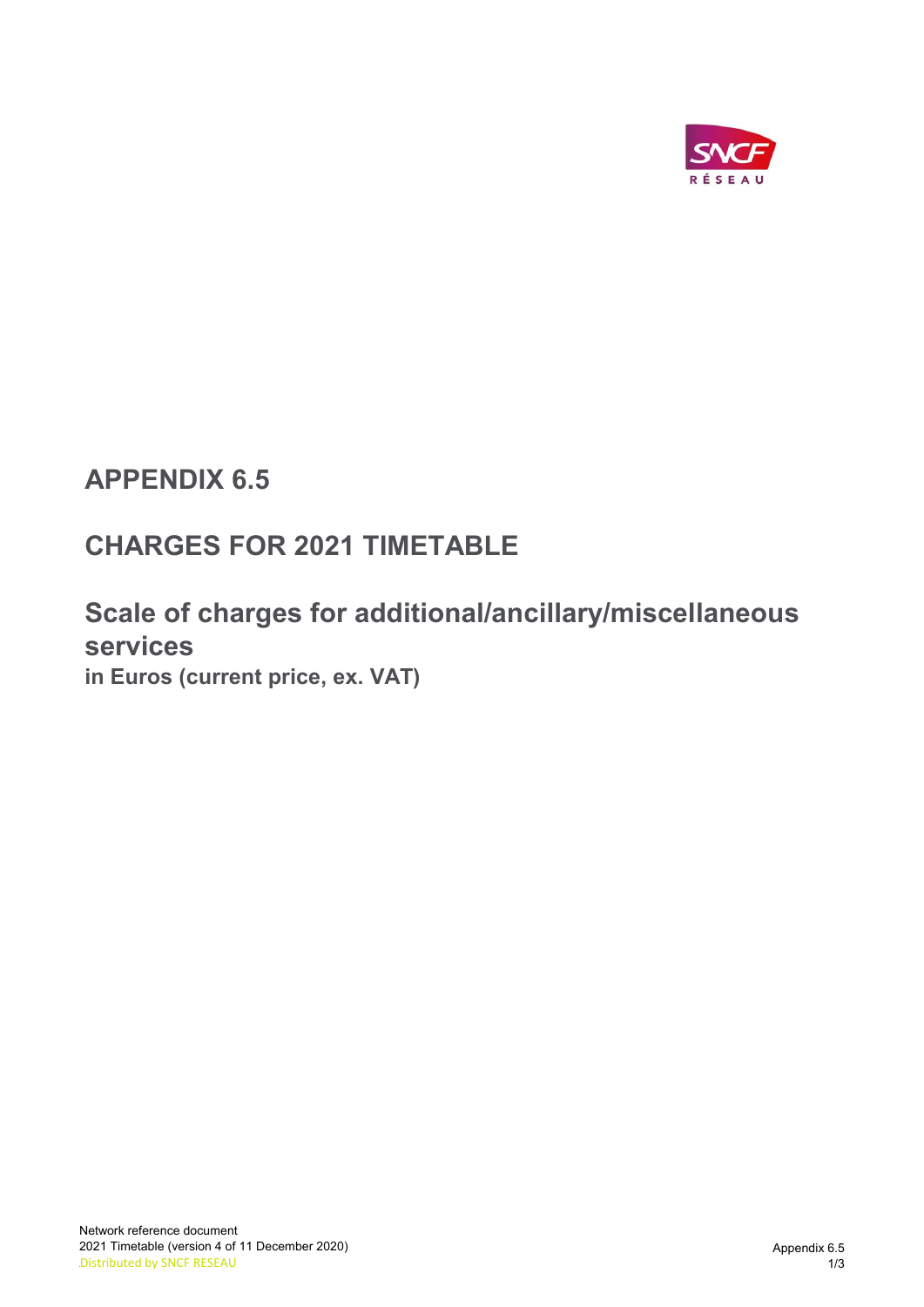### ADDITIONAL SERVICES ON MAIN TRACKS

| Charge for opening lines, stations and signal boxes not kept permanently open  |                                      |                               |
|--------------------------------------------------------------------------------|--------------------------------------|-------------------------------|
| <b>Type of service</b>                                                         | Procedure for calculating the charge | Unit price in Euros (ex. VAT) |
| Extra opening of lines, stations and signal boxes not<br>kept permanently open | Price per 8-hour stay and per year   | 126 025.00                    |

| Charge for the supply of traction current (RFE) with remote reading                   |                              |  |
|---------------------------------------------------------------------------------------|------------------------------|--|
| Procedure for calculating the charge                                                  | MWh price in Euros (ex. VAT) |  |
| Real consumption in MWh taken from readings of SOCLE or another remote reading device | 56.39                        |  |

| Charge for the supply of traction current (RFE) without remote reading *                                 |                                                          |  |
|----------------------------------------------------------------------------------------------------------|----------------------------------------------------------|--|
| <b>Type of train</b>                                                                                     | Price per electric train-kilometre in Euros (ex.<br>VAT) |  |
| Regional, national and international passenger trains suitable for high speeds                           | 1,382                                                    |  |
| Other national and international passenger trains                                                        | 0.891                                                    |  |
| Regional passenger trains (other than those in Greater Paris (Transilien)) not suitable for high speeds, | 0.761                                                    |  |
| Transilien regional passenger trains not suitable for high speeds                                        | 1.342                                                    |  |
| Freight trains                                                                                           | 1.011                                                    |  |
| Other trains (light running, rolling stock, etc.)                                                        | 0.513                                                    |  |

\*These prices may be adjusted in accordance with the principles indicated in Appendix 6.1.3 to the Network Statement .

| Charge for crisis management coordination            |                           |                                |
|------------------------------------------------------|---------------------------|--------------------------------|
| <b>Type of service</b>                               | <b>Calculation method</b> | Unit price (in Euros, ex. VAT) |
| Basic passenger service                              | per 100,000 tr-km section | 420.00                         |
| <b>Basic freight service</b>                         | per 100,000 tr-km section | 210.00                         |
| Relatives room                                       |                           | ask for a quote                |
| Extension of Accident/Emergency system beyond<br>24h |                           | ask for a quote                |
| Training                                             |                           | ask for a quote                |

#### ADDITIONAL SERVICES ON SERVICE FACILITIES

| Charge for the assistance with running TEPE trains on siding sites |                                                          |                                |
|--------------------------------------------------------------------|----------------------------------------------------------|--------------------------------|
| <b>Type of service</b>                                             | Procedure for calculating the charge                     | Unit price (in Euros, ex. VAT) |
| Assistance with running TEPE trains on siding sites                | Price per TEPE train and<br>per Origin-Destination route | ask for a quote                |